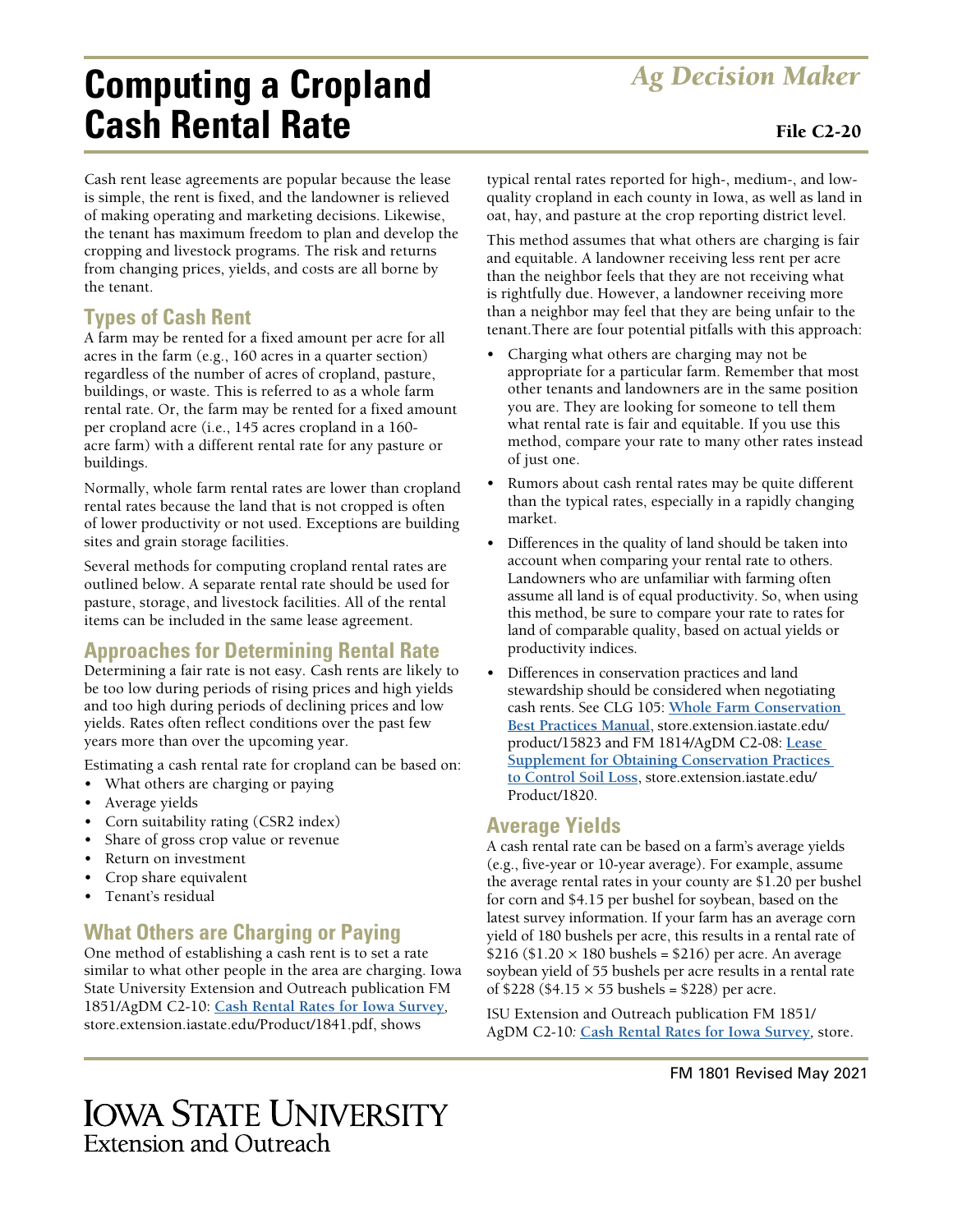extension.iastate.edu/Product/1841.pdf, shows rental rates per bushel of corn and soybean by county. Remember, use a long-term average yield (both good and bad years) and don't just pick out the good years.

#### **Corn Suitability Rating 2**

The Corn Suitability Rating System (both CSR and CSR2) are farmland productivity indexes developed for property tax assessment purposes. Values range from 5-100, with higher numbers indicating higher land productivity. Each soil type in Iowa has a CSR2 value. The **Iowa State University [Soil and Land Use](http://www.extension.iastate.edu/soils)** website, www.extension. iastate.edu/soils, explains CSR2 in greater detail. By identifying the soil types and acres of each soil type in a tract of land, the weighted average CSR2 can be calculated for the tract. AgDM File C2-87: **[Computing the Corn](http://www.extension.iastate.edu/agdm/wholefarm/html/c2-87.html)  [Suitability Rating for Your Farm](http://www.extension.iastate.edu/agdm/wholefarm/html/c2-87.html)**, www.extension.iastate. edu/agdm/wholefarm/html/c2-87.html, shows how to use the **[Web Soil Survey](https://websoilsurvey.sc.egov.usda.gov/)** website, https://websoilsurvey. sc.egov.usda.gov, from the United States Department of Agriculture (USDA) Natural Resources Conservation Service (NRCS) to find your farm's CSR2 value. Include only the land suitable for row crop production in the "area of interest"to find the CSR2 for row crop land.

A cropland cash rental rate can be computed by multiplying the average CSR2 by a rental rate per CSR2 point. For example, assume a typical rental rate per CSR2 index point of \$2.75 for your county. A tract of land with a CSR2 of 80 would have a rental rate of \$220  $($2.75 \times 80 \text{ CSR2} = $220)$  per acre. ISU Extension and Outreach publication FM 1851/AgDM C2-10: **Cash Rental Rates for Iowa**, shows typical rental rates per CSR2 index point by county.

#### **Share of Gross Crop Value or Revenue**

Cash rental rates tend to follow the gross revenue generated from the crop being produced. Table 1 shows average cash rents in Iowa as a percent of the gross crop value for the past 10 years. Gross crop value is the USDA National Agricultural Statistics Service (NASS) state average yield times the state average price from October through December. Gross crop revenue is also shown, which includes gross crop value plus USDA commodity program payments and crop insurance indemnity payments.

These percentages and expected yields and prices for the coming year can be used to estimate a fair cash rental rate. Expected crop insurance payments are zero when average yields and prices are assumed, so there is no need to try to estimate crop insurance payments that would be received the following fall when setting cash rents in advance.

#### **Return on Investment**

Another method is to multiply the estimated current market value for cropland by an expected rate of return. Surveys show that cash rents for good cropland in Iowa in recent years have averaged about 3-4% of current land values.

| Land value     | \$5,000     | \$7,000     |
|----------------|-------------|-------------|
| Rate of return | $3 - 4%$    | $3 - 4\%$   |
| Rental rate    | \$150-\$200 | \$210-\$280 |

Estimates of current land market values are available in ISU Extension and Outreach publications AgDM C2-70: **F[armland Value Survey–Iowa State University](http://www.extension.iastate.edu/agdm/wholefarm/pdf/c2-70.pdf)**, www.extension.iastate.edu/agdm/wholefarm/pdf/c2-70. pdf, or **[CARD Iowa Land Value Survey](https://www.card.iastate.edu/farmland/)**, www.card. iastate.edu/farmland/, and AgDM C2-75*:* **[Farmland](http://www.extension.iastate.edu/agdm/wholefarm/pdf/c2-75.pdf)  [Value Survey–Realtor's Land Institute](http://www.extension.iastate.edu/agdm/wholefarm/pdf/c2-75.pdf)**, www.extension. iastate.edu/agdm/wholefarm/pdf/c2-75.pdf. This method is rather imprecise, especially during periods of rapidly changing land values.

| Table T. Average lowa cash rent as a percent of gross crop value and gross crop revenue (\$/acre) |                                    |                                                  |          |                                                        |          |                                                    |          |                                            |          |
|---------------------------------------------------------------------------------------------------|------------------------------------|--------------------------------------------------|----------|--------------------------------------------------------|----------|----------------------------------------------------|----------|--------------------------------------------|----------|
|                                                                                                   | Average<br>Cash Rent <sup>1/</sup> | <b>Average Gross</b><br>Crop Value <sup>2/</sup> |          | <b>Cash Rent as</b><br>% of Gross<br><b>Crop Value</b> |          | <b>Average Gross</b><br>Crop Revenue <sup>3/</sup> |          | Cash Rent as %<br>of Gross Crop<br>Revenue |          |
| Year                                                                                              | Iowa                               | Corn                                             | Soybeans | Corn                                                   | Soybeans | Corn                                               | Soybeans | Corn                                       | Soybeans |
| 2012                                                                                              | \$252                              | \$948                                            | \$641    | 27%                                                    | 39%      | \$1,124                                            | \$693    | 22%                                        | 36%      |
| 2013                                                                                              | \$270                              | \$732                                            | \$579    | 37%                                                    | 47%      | \$916                                              | \$630    | 29%                                        | 43%      |
| 2014                                                                                              | \$260                              | \$655                                            | \$513    | 40%                                                    | 51%      | \$761                                              | \$552    | 34%                                        | 47%      |
| 2015                                                                                              | \$246                              | \$681                                            | \$484    | 36%                                                    | 51%      | \$761                                              | \$520    | 32%                                        | 47%      |
| 2016                                                                                              | \$230                              | \$661                                            | \$563    | 35%                                                    | 41%      | \$715                                              | \$592    | 32%                                        | 39%      |
| 2017                                                                                              | \$219                              | \$644                                            | \$524    | 34%                                                    | 42%      | \$685                                              | \$546    | 32%                                        | 40%      |
| 2018                                                                                              | \$222                              | \$674                                            | \$478    | 33%                                                    | 46%      | \$707                                              | \$600    | 31%                                        | 37%      |
| 2019                                                                                              | \$219                              | \$735                                            | \$471    | 30%                                                    | 46%      | \$818                                              | \$543    | 27%                                        | 40%      |
| 2020                                                                                              | \$222                              | \$677                                            | \$554    | 33%                                                    | 40%      | \$826                                              | \$636    | 27%                                        | 35%      |
| 2021                                                                                              | \$232                              | \$1,078                                          | \$756    | 22%                                                    | 31%      | \$1,113                                            | \$779    | 21%                                        | 30%      |
| Average<br>2012-2021                                                                              | \$237                              | \$749                                            | \$556    | 33%                                                    | 43%      | \$843                                              | \$609    | 29%                                        | 39%      |

#### **Table 1. Average Iowa cash rent as a percent of gross crop value and gross crop revenue (\$/acre)\***

1/ Cash Rental Rates for Iowa Survey, state average, AgDM File C2-10. \*Table data updated April 2022

 $2^{\prime}$  USDA NASS lowa average yield  $\times$  lowa average cash price in Oct.-Dec.

3/ USDA NASS lowa average yield x lowa average cash price in Oct.-Dec., plus USDA payments and crop insurance indemnity payments.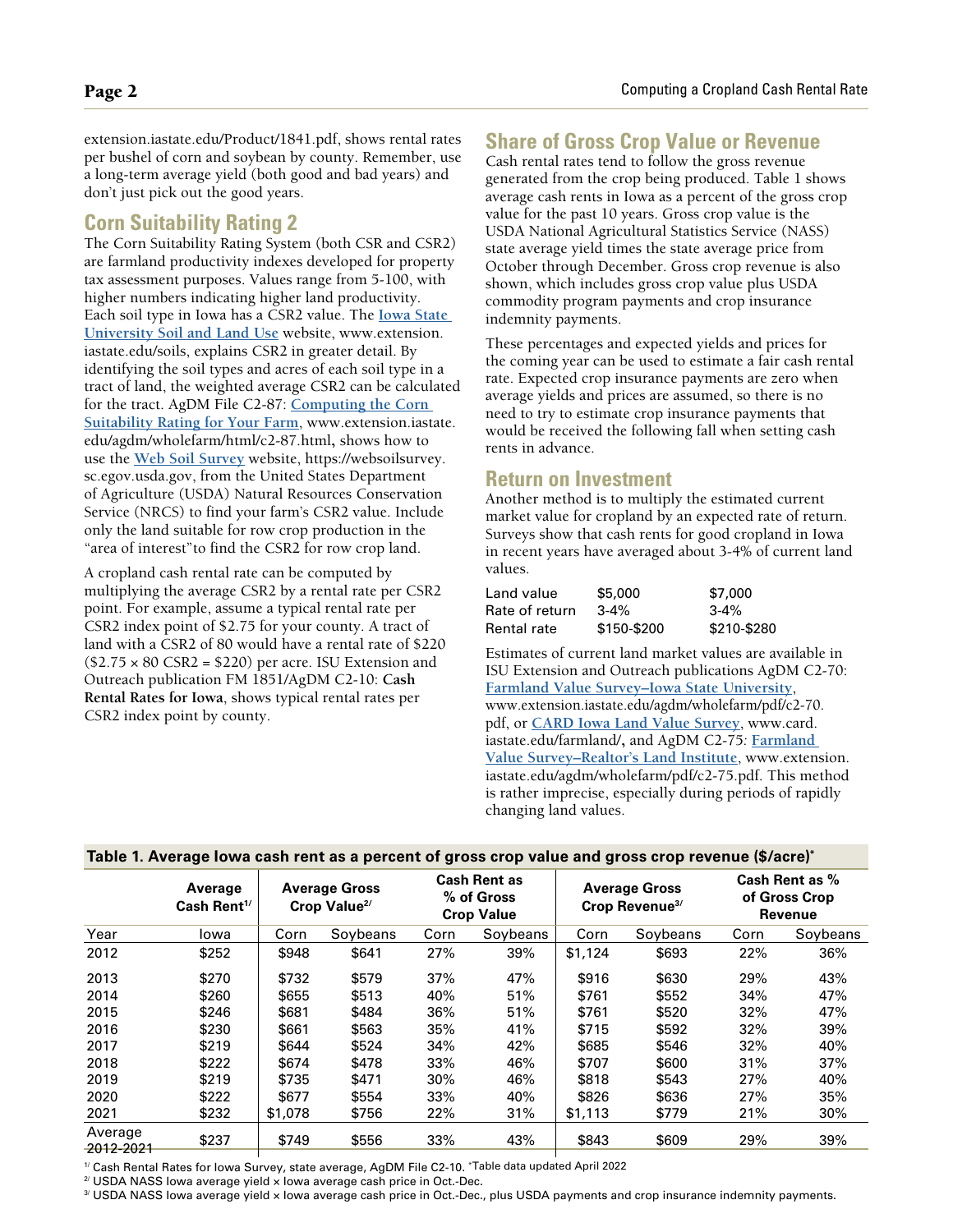### **Crop Share Equivalent**

Another way of calculating cash rental rates is by comparing the rental rate to the return that would be received from a 50-50 crop-share lease. With a crop share lease, the owner's return is automatically adjusted by changes in yield, selling price, and input amounts and prices. However, to compute a cash rental rate using this method, estimates of yields, selling prices, and input costs must be made for the coming year, which is sometimes difficult to do.

An example using this method is presented in Table 2. Use five-year or 10-year average yields and current prices for harvest delivery. Then subtract the landowner's half of seed, fertilizer, pesticides, and other shared expenses.

#### **Table 2. Crop share equivalent**

| Income                            | Corn   | <b>Sovbeans</b> |
|-----------------------------------|--------|-----------------|
| Yield $(\frac{1}{2})$             | 90 bu. | 25 bu.          |
| Price                             | \$4.00 | \$11.00         |
| Total income allocated to owner   | \$360  | \$275           |
| <b>Expenses</b>                   |        |                 |
| Seed $(\frac{1}{2})$              | \$49   | \$25            |
| Fertilizer $(\frac{1}{2})$        | 55     | 23              |
| Pesticides $(\frac{1}{2})$        | 20     | 25              |
| Crop insurance $(\frac{1}{2})$    | 5      | 4               |
| Drying and storage (1/2)          | 25     | 0               |
| Miscellaneous $(\frac{1}{2})$     | 5      | 5               |
| Interest $(\frac{1}{2})$          | 5      | 4               |
| Total expenses allocated to owner | \$164  | \$86            |
| Net return to owner               | \$196  | \$189           |

In the example, the landowner will receive a net return of \$196 and \$189 from corn and soybeans, respectively. With a corn/soybean rotation, the average return will be  $(196 + 189)$  / 2 = \$192.50 per acre.

#### **Tenant's Residual**

Another approach is to calculate how much income the tenant has available for rent payments after subtracting all the tenant's costs associated with producing the crop.

As in Table 2, you first need to estimate yields, selling prices, and other crop income received. Then subtract the operating expenses. Next, subtract the tenant's cost of machinery and equipment ownership. This includes depreciation, a return on investment, insurance, and machinery housing. Some people contend that these costs (fixed costs) are incurred by the tenant whether the land is rented or not and need not be subtracted when determining a rental rate. But in the long run, these costs are incurred on all acres farmed and must be paid.

This institution is an equal opportunity provider. For the full non-discrimination statement or accommodation inquiries, go to **[www.extension.iastate.edu/diversity/ext](https://www.extension.iastate.edu/diversity/ext)**.

Finally, a charge for the tenant's labor and management is subtracted. The remaining amount is available for the payment of cash rent.

#### **Table 3. Tenant's residual**

| гаріс Э. тепапсэ гезіццаг       |         |                 |
|---------------------------------|---------|-----------------|
| Income                          | Corn    | <b>Soybeans</b> |
| Yield                           | 180 bu. | 50 bu.          |
| Price                           | \$4.00  | \$11.00         |
| Total income                    | \$720   | \$550           |
| <b>Operating costs</b>          |         |                 |
| Seed                            | \$98    | \$50            |
| Fertilizer                      | 110     | 45              |
| <b>Pesticides</b>               | 40      | 49              |
| Crop insurance                  | 10      | 8               |
| Drying and storage              | 50      | 0               |
| Miscellaneous                   | 10      | 10              |
| Fuel and repairs                | 35      | 26              |
| Interest                        | 10      | 8               |
| Total operating costs           | \$363   | \$196           |
| Machinery ownership             | \$63    | \$54            |
| Labor                           | 39      | 33              |
| Management                      |         |                 |
| (estimate at 5% of other costs) | 23      | 14              |
| <b>Total costs</b>              | \$488   | \$297           |
| Residual to tenant              | \$232   | \$253           |

Using the example values in Table 3, \$232 is available for rent payment from corn and \$253 from soybean production. With a corn/soybean rotation, the average amount available for rent payment is \$242 per acre.

#### **Additional Considerations**

Keep in mind, no allowance has been made for risk due to variations in crop prices and yields. With a cash rent lease, the tenant assumes all of the risk. So the tenant should be compensated for assuming this risk. Do this by either using conservative price and yield estimates or adjusting the rental rate downward.

Crop insurance and government payments typically are received 3-13 months after final rent payments are due. To avoid the additional transaction costs of managing rental payments a year after the end of the season, these "other sources of revenue" often are not included. Note that percentages associated with "Cash Rent as % of Gross Crop Value" are typically higher at 30-35% for corn and 40-45% for soybean in recent years.

To compute a rental rate for your situation, use the worksheet on the following page or enter your figures into Decision Tool C2-20: **[Cropland Cash Rental Rate](http://www.extension.iastate.edu/agdm/wholefarm/xls/c2-20croplandcashrent.xlsx)  [Estimator](http://www.extension.iastate.edu/agdm/wholefarm/xls/c2-20croplandcashrent.xlsx)**, www.extension.iastate.edu/agdm/wholefarm/ xls/c2-20croplandcashrent.xlsx.

> Prepared by Alejandro Plastina, extension economist, **[plastina@iastate.edu;](mailto:plastina%40iastate.edu%20%0D?subject=)**

> > William Edwards, retired extension economist **[www.extension.iastate.edu/agdm](http://www.extension.iastate.edu/agdm
)**

> > > [store.extension.iastate.edu](https://store.extension.iastate.edu)